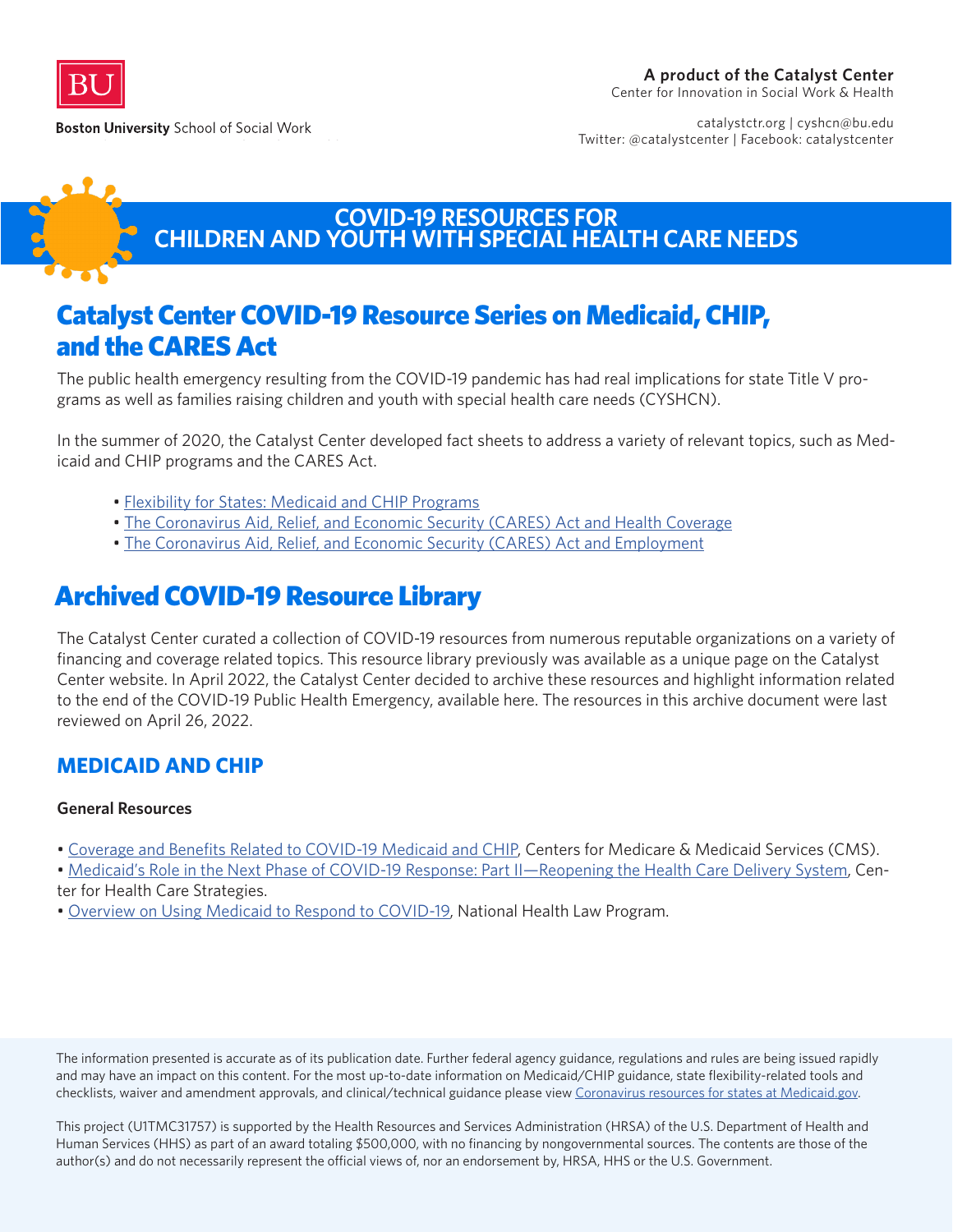

catalystctr.org | cyshcn@bu.edu Twitter: @catalystcenter | Facebook: catalystcenter

### **MEDICAID AND CHIP (CONTINUED)**

#### **Medicaid Waivers**

- • [Medicaid Emergency Authority Tracker: Approved State Actions to Address COVID-19,](https://www.kff.org/coronavirus-covid-19/issue-brief/medicaid-emergency-authority-tracker-approved-state-actions-to-address-covid-19/) Kaiser Family Foundation.
- • [Section 1135 Waiver Flexibilities](https://www.medicaid.gov/resources-for-states/disaster-response-toolkit/section-1135-waiver-flexibilities/index.html), Centers for Medicare & Medicaid Services.
- • [1915c Appendix K Template](https://www.medicaid.gov/resources-for-states/disaster-response-toolkit/home-community-based-services-public-heath-emergencies/emergency-preparedness-and-response-for-home-and-community-based-hcbs-1915c-waivers/index.html), Centers for Medicare & Medicaid Services.
- • [1115 Application Process COVID-19: 1115 Waiver Demonstrations](https://www.medicaid.gov/medicaid/section-1115-demonstrations/1115-application-process/index.html), Centers for Medicare & Medicaid Services.
- • [Approved 1135 Waivers and State Plan Amendments for COVID-19,](https://ccf.georgetown.edu/2020/03/24/approved-1135-waivers/) Georgetown University Health Policy Institute Center for Children and Families.

• [States' Recent 1115 Waiver Applications Include Provisions to Support Children During the Pandemic](https://nashp.org/states-recent-1115-waiver-applications-include-provisions-to-support-children-during-the-pandemic/), National Academy for State Health Policy.

#### **Medicaid/CHIP Flexibilities**

- • [Medicaid Disaster Relief SPA Template Suggests Positive Steps States Can Take During the COVID-19 Pandemic](https://ccf.georgetown.edu/2020/03/26/medicaid-disaster-relief-spa-template-suggests-positive-steps-states-can-takeduring-the-covid-19-pandemic/),
- Georgetown University Health Policy Institute Center for Children and Families.
- • [CHIP and COVID-19 Response](https://ccf.georgetown.edu/2020/03/24/chip-and-covid-19-response/), Georgetown University Health Policy Institute Center for Children and Families.
- • [CMS Guidance Clarifies that Families First COVID-19 Response Bill's FMAP Increase Will Benefit CHIP Too](https://ccf.georgetown.edu/2020/03/25/cms-guidance-clarifies-that-families-first-covid-19-response-bills-fmap-increase-will-benefit-chip-too/), Georgetown University Health Policy Institute Center for Children and Families.
- • [State Medicaid Strategies to Maintain Access to Care for Children with Special Health Care Needs during the Pan](https://nashp.org/state-medicaid-strategies-to-maintain-access-to-care-for-children-with-special-health-care-needs-during-the-pandemic/)[demic,](https://nashp.org/state-medicaid-strategies-to-maintain-access-to-care-for-children-with-special-health-care-needs-during-the-pandemic/) National Academy for State Health Policy.
- • [Medicaid Managed Care Options in Responding to COVID-19](https://www.medicaid.gov/sites/default/files/Federal-Policy-Guidance/Downloads/cib051420.pdf), Centers for Medicare & Medicaid Services.
- • [Key Questions about the New Increase in Federal Medicaid Matching Funds for COVID-19,](https://www.kff.org/medicaid/issue-brief/key-questions-about-the-new-increase-in-federal-medicaid-matching-funds-for-covid-19/) Kaiser Family Foundation.
- • [Families First Coronavirus Response Act Freezes Disenrollment in Medicaid,](https://ccf.georgetown.edu/2020/03/23/families-first-coronavirus-response-act-freezes-disenrollment-in-medicaid/) Georgetown University Health Policy Institute Center for Children and Families.
- • [Medicaid Coronavirus Disease 2019 \(COVID-19\),](https://www.medicaid.gov/resources-for-states/disaster-response-toolkit/coronavirus-disease-2019-covid-19/index.html) Centers for Medicare & Medicaid

#### **Centers for Medicare & Medicaid Services FAQs**

• [Coverage and Reimbursement of COVID-19 Vaccines, Vaccine Administration, and Cost Sharing under Medicaid, the](https://www.medicaid.gov/state-resource-center/downloads/covid-19-vaccine-toolkit.pdf)  [Children's Health Insurance Program, and Basic Health Program,](https://www.medicaid.gov/state-resource-center/downloads/covid-19-vaccine-toolkit.pdf) Centers for Medicare & Medicaid Services.

• [COVID-19 Frequently Asked Questions \(FAQs\)for State Medicaid and Children's Health Insurance Program \(CHIP\)](https://www.medicaid.gov/state-resource-center/downloads/covid-19-faqs.pdf)  [Agencies](https://www.medicaid.gov/state-resource-center/downloads/covid-19-faqs.pdf), Centers for Medicare & Medicaid Services.

• [FAQs on Essential Health Benefit Coverage and the Coronavirus \(COVID-19\)](https://www.cms.gov/CCIIO/Resources/Fact-Sheets-and-FAQs/Downloads/EHB-Benchmark-Coverage-of-COVID-19.pdf), Centers for Medicare & Medicaid Services.